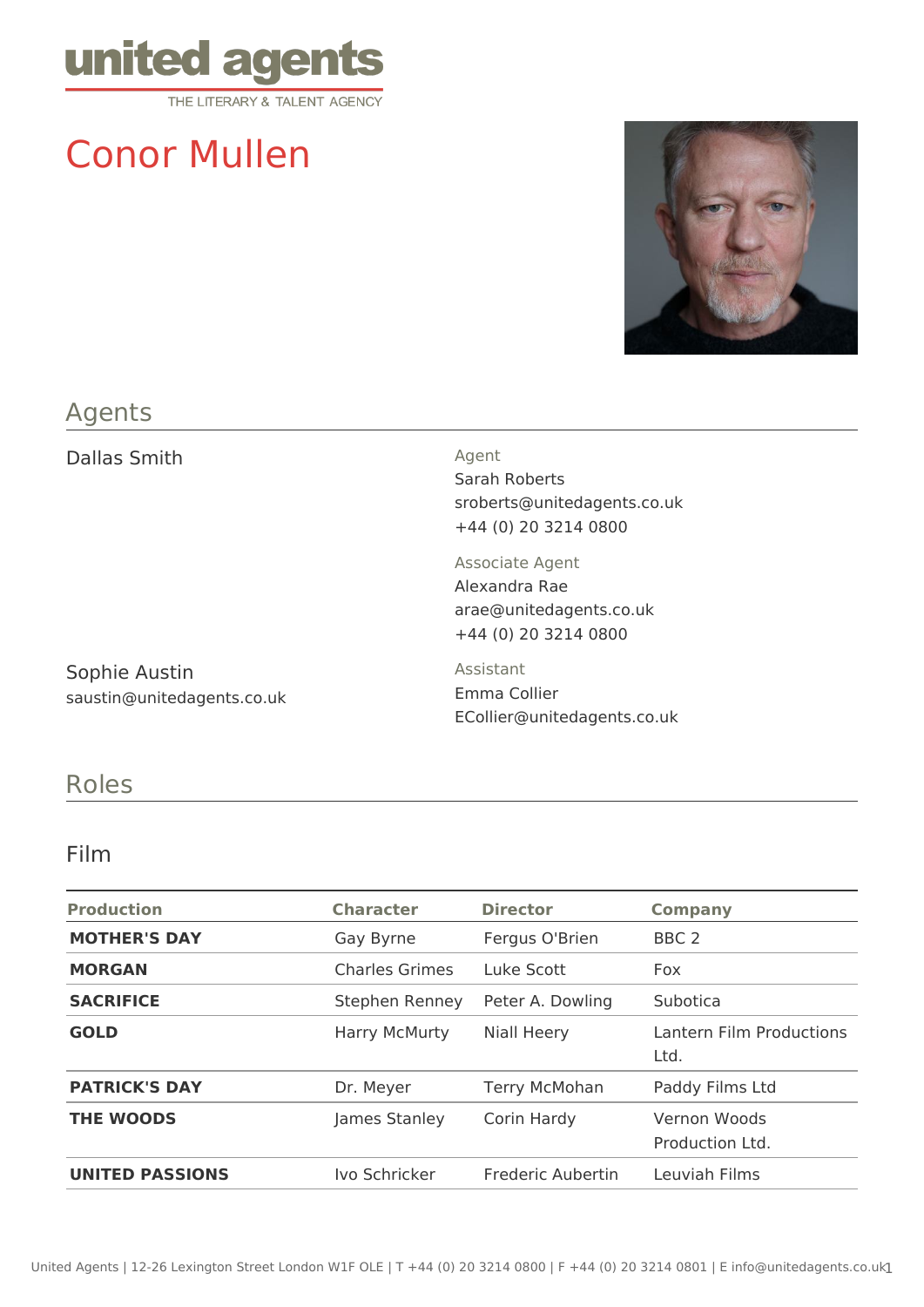| <b>Production</b>                      | <b>Character</b>                       | <b>Director</b>                 | <b>Company</b>                       |
|----------------------------------------|----------------------------------------|---------------------------------|--------------------------------------|
| <b>KEYS TO THE CITY</b>                | Owen                                   | Mel Cannon                      | Film Base                            |
| <b>OCCI VS THE WORLD</b>               | <b>Brother Cornelius Hermann Films</b> |                                 | Rosses Point Film<br>Production Ltd. |
| <b>TIGERS TALE</b>                     | Award's Presenter John Boorman         |                                 | <b>Tigers Tale</b>                   |
| <b>SILENT GRACE</b>                    | Fitzgerald                             | Maeve Murphy                    | Silent Grace Films                   |
| <b>THE HONEYMOONERS</b>                | Peter                                  | Karl Golden                     | Littlebird Films                     |
| <b>SALTWATER</b>                       | Ray                                    | Conor Macpherson                | <b>Treasure Films</b>                |
| <b>ORDINARY DECENT CRIMINAL McHale</b> |                                        | Thaddeus O'Sullivan Little Bird |                                      |
| <b>AILSA</b>                           | Emperor                                | P. Breathnach                   | <b>Temple Films</b>                  |

#### Television

| <b>Production</b>          | <b>Character</b>              | <b>Director</b>                                       | <b>Company</b>                             |
|----------------------------|-------------------------------|-------------------------------------------------------|--------------------------------------------|
| <b>THE DROWNING</b>        | Mr. McKenzie                  | Carolina Giammetta                                    | All3Media International                    |
| <b>WARRIOR</b>             | Elijah Rooker                 | Dustin Nguyen                                         | Perfect Storm<br>Entertainment             |
| <b>RIG</b>                 | Ville                         | Per Hanefjord                                         | <b>ITV</b>                                 |
| <b>RED ROCK (Series 2)</b> | Superintendent Kevin<br>Dunne | Various                                               | <b>Element Pictures</b>                    |
| <b>RED ROCK (Series 2)</b> | Superintendent Kevin<br>Dunne | Various                                               | <b>Element Pictures</b>                    |
| <b>DECEPTION</b>           | Jack                          | Liz McGill & Anne<br>McCabe                           | Tyrone Production /<br>TV <sub>3</sub>     |
| <b>WODEHOUSE IN EXILE</b>  | Schmidt                       | Tim Fywell                                            | <b>Great Meadow</b><br>Productions / BBC 4 |
| <b>DECEPTION</b>           | Jack French                   | Liz Beirne                                            | <b>Tyrone Productions</b>                  |
| <b>RAW</b>                 | Larry Dean                    | Simon Massey /<br>Charlie McCarthy /<br>David Caffrey | RTE / Octagon Films                        |
| <b>RAW</b>                 | Larry                         | <b>Simon Massey</b>                                   | <b>RTE</b>                                 |
| <b>SINGLE HANDED</b>       | Tom Dooley                    | Charlie Macarthy                                      | <b>ITV</b>                                 |
| <b>WHEN HARVEY MET BOB</b> | Mike Appleton                 | <b>Nick Renton</b>                                    | <b>BBC/RTE</b>                             |
| <b>SILENT WITNESS</b>      | McKenzie                      | Diarmuid Lawrence                                     | <b>BBC</b>                                 |
| <b>HOLBY CITY</b>          | Stuart                        | Various                                               | <b>BBC</b>                                 |
| <b>WHISTLEBLOWERS</b>      | Paul                          | <b>Richard Clark</b>                                  | <b>Carnival Films</b>                      |
| <b>ANNER HOUSE</b>         | <b>Nicky</b>                  | Stephen Burke                                         | Little Bird Films                          |
| <b>ROUGH DIAMOND</b>       | Aiden Docherty                | Dermot Boyd                                           |                                            |
| <b>PROOF 2</b>             | JP O' Farrell                 | Thaddeus O'Sullivan                                   | Subotica Films                             |